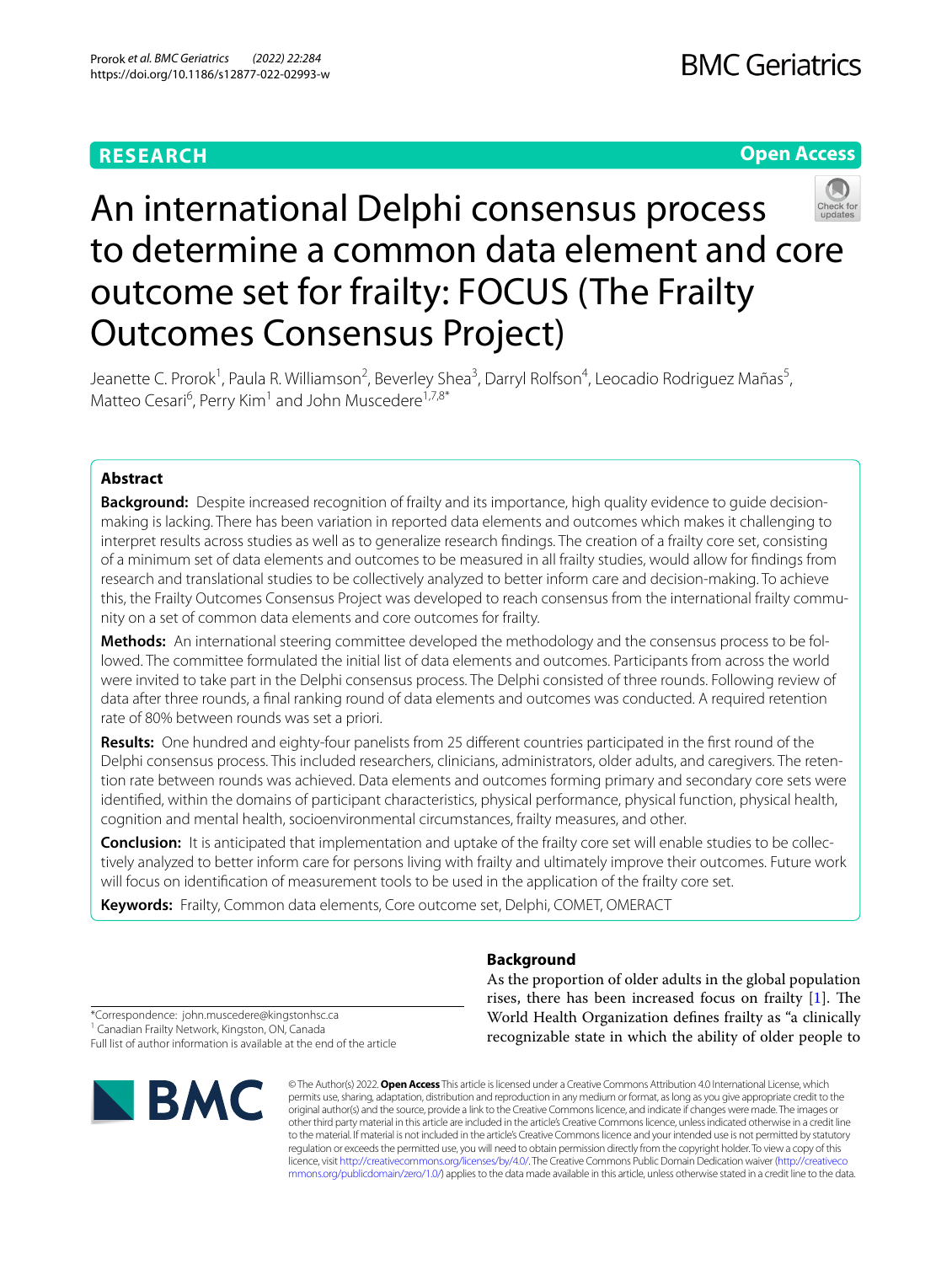cope with every day or acute stressors is compromised by an increased vulnerability brought by age-associated declines in physiological reserve and function across multiple organ systems" [[2\]](#page-8-1). In spite of increased recognition of frailty and its importance, high quality evidence to guide decision-making is lacking. This is due to a number of reasons, including the exclusion of older adults living with frailty from research studies, lack of consideration of the diferential impact of frailty within research studies, a poor understanding of frailty and its measurement, and varying performance of the tools used to assess frailty in diferent clinical and social settings [\[3](#page-8-2)[–6\]](#page-8-3). Additionally, there has been variation in reported data elements and outcomes which makes it challenging to interpret results across studies as well as to generalize research fndings. The creation of a frailty core set, consisting of a minimum set of data elements and outcomes to be measured in all frailty studies, would allow for fndings from research and translational studies to be collectively analyzed to better inform care and decision-making. Core sets of data elements and outcome measures have been developed for numerous other diseases and conditions [\[7](#page-8-4)–[11\]](#page-8-5), however no such set currently exists for frailty.

To address this, in 2018, an international group of experts met to discuss the path forward for the development and use of common data elements and core outcomes in future frailty studies. A summary of the meeting's discussions, including analysis of the need for a frailty core set, was published [[12\]](#page-8-6). It was determined that a transparent, international consensus initiative be undertaken to determine a core frailty set. In late 2019, the Frailty Outcomes Consensus (FOCUS) Project was launched. Using a Delphi methodology, FOCUS aimed to bring the international frailty community to consensus on a set of common data elements and core outcomes for frailty, thereby meeting a pressing need in the frailty research community. The results of the Delphi consensus process as well as future directions for the implementation and adoption of the frailty core set are presented.

## **Methods**

## **Generation of data elements and outcomes list**

Following the Outcome measures in Rheumatology (OMERACT—[www.omeract.org](http://www.omeract.org)) and Core Outcome Measures in Efectiveness Trials (COMET –[www.comet](http://www.comet-initiative.org)[initiative.org](http://www.comet-initiative.org)) [\[13](#page-8-7)] methodologies, the frst step in the Delphi process was the generation of an initial list of data elements and outcomes for the voting consensus process. Data elements were defned as study population descriptors/characteristics. A review of the literature was conducted to identify common data elements and outcomes reported in frailty-related randomized controlled trials (unpublished data). Additionally, an online survey was broadly distributed for input on data elements and outcomes to be included in the initial list. This allowed for broad consultation with researchers and clinicians working in the feld of frailty. In order to ensure that data elements and outcomes of importance to older persons living with frailty and their caregivers were included, an in-person mixed-methods survey was administered to persons living with frailty and their caregivers (paid and unpaid caregivers). The survey was administered both in the community setting and long term care setting. In this manner, the research literature, survey input from researchers and clinicians, as well as input from persons living with frailty and their caregivers informed the development of a comprehensive list of data elements and outcomes for the Delphi consensus process. Instrument selection for determining these measures was not part of this process but will be the topic of future work.

## **Formation of steering committee and identifcation of Delphi panel members**

A steering committee was formed to guide the Delphi process and met approximately quarterly. The steering committee consisted of international experts in frailty [DR, LRM, MC, JM] and Delphi methodology [PW, BS]. The steering committee reviewed and confirmed the list of data elements and outcomes for inclusion in the Delphi consensus process. Additionally, the steering committee informed key decisions in the process, such as defning the criteria for consensus, the number of rounds, and provided ongoing monitoring of aggregate level data to determine when consensus was reached at the conclusion of the Delphi process.

A Delphi panel was also convened. The Delphi panelists were the individuals who voted and participated in the consensus process. As the objective of the FOCUS project was to facilitate international consensus on data elements and outcomes for frailty, a broad geographic representation of participants was sought. We aimed to include panelists from numerous sectors, including research, clinical, policy, industry, and regulatory bodies. We also sought to include persons living with frailty and their caregivers as Delphi panelists, however participants must have been able to read and write in English and use a computer to participate. Panelists were identifed through CFN's broad network of members, as well as through targeted searches to identify potential panelists from regions not yet well represented in the participant sample.

## **Delphi consensus process**

The FOCUS project is registered in the COMET (Core Outcome Measures in Efectiveness Trials) database [<https://www.comet-initiative.org/Studies/Details/1364>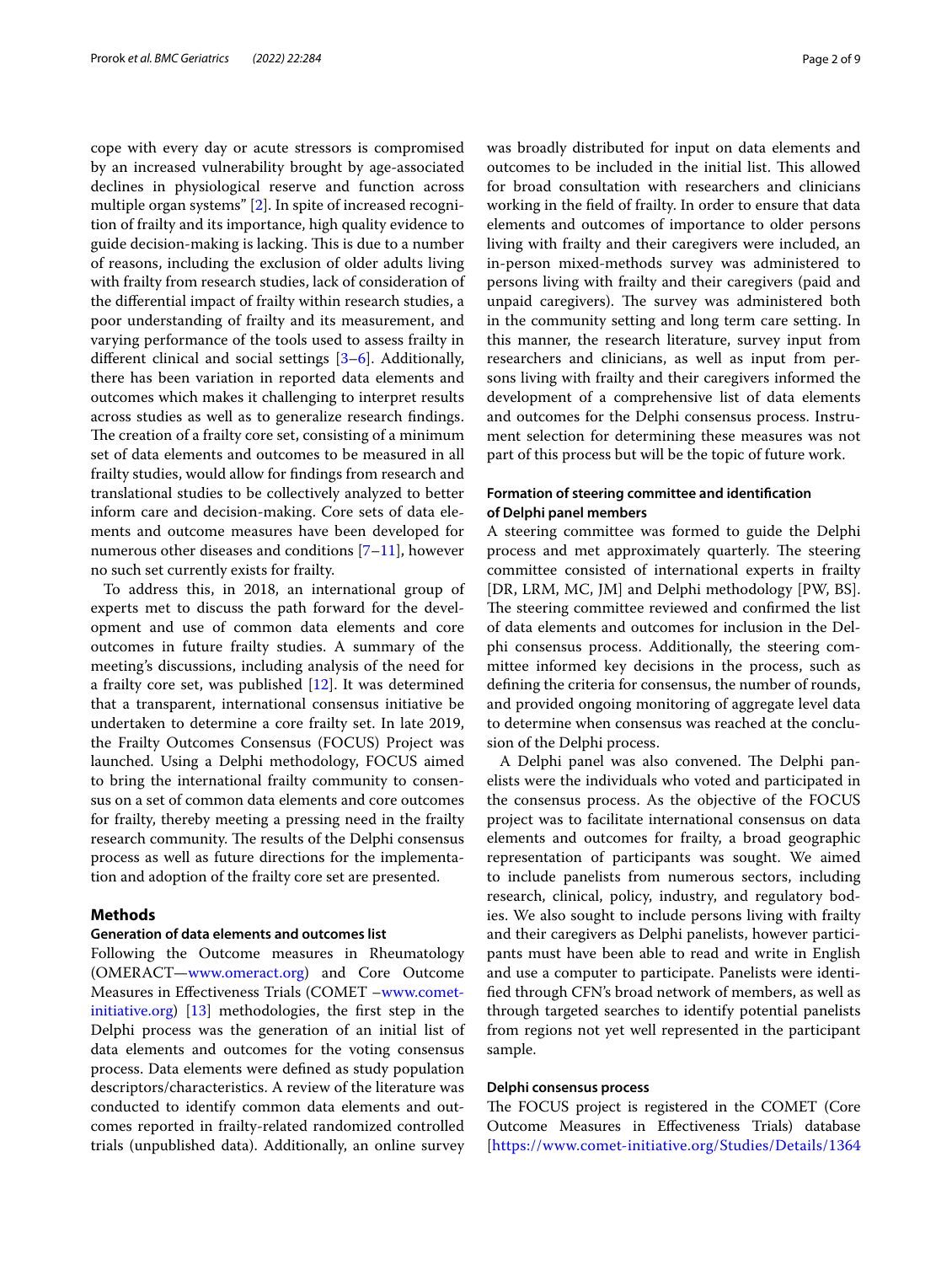ethics] and received approval through the Health Sciences Research Ethics Board (HSREB) at Queen's University (CCM-020–19). All study protocols were carried out in accordance with Queen's HSREB guidelines and Tri-Council Policy ethics regulations. Informed consent was obtained from all panelists prior to their participation. Panelists were invited via email to take part in the Delphi consensus process. A summary of the Delpih process is depicted in Fig. [1](#page-2-0). Due to its global reach spanning most time zones, the Delphi was conducted online via a survey administered through Delphi consensus software (Delphi-Manager, [www.comet-initiative.org/delphimanager](http://www.comet-initiative.org/delphimanager)). Upon providing consent to study participation and completion of registration, a webinar was made available to panelists. The webinar provided an all-important introduction to the study, serving to orientate panelists to the goals of the consensus process and to familiarize panelists with the

project. The webinar also provided logistical information regarding survey administration and completion.

Panelists then proceeded to complete the first round of the Delphi process. Data elements and outcomes were organized into domains. A definition or example was provided for each data element or outcome to participants. Panelists scored each data element or outcome on a scale from one to nine. A score between one to three indicated that the panelist felt that data element or outcome was not important; four to six indicated important but not critical; and a score between seven and nine indicated that the data element or outcome was critical to include in the frailty set. Panelists could also provide feedback if they wished on any data element or outcome, though limited feedback was received. In Round 1, panelists were also given the opportunity to share any additional data elements or outcomes which they felt should be included.

<span id="page-2-0"></span>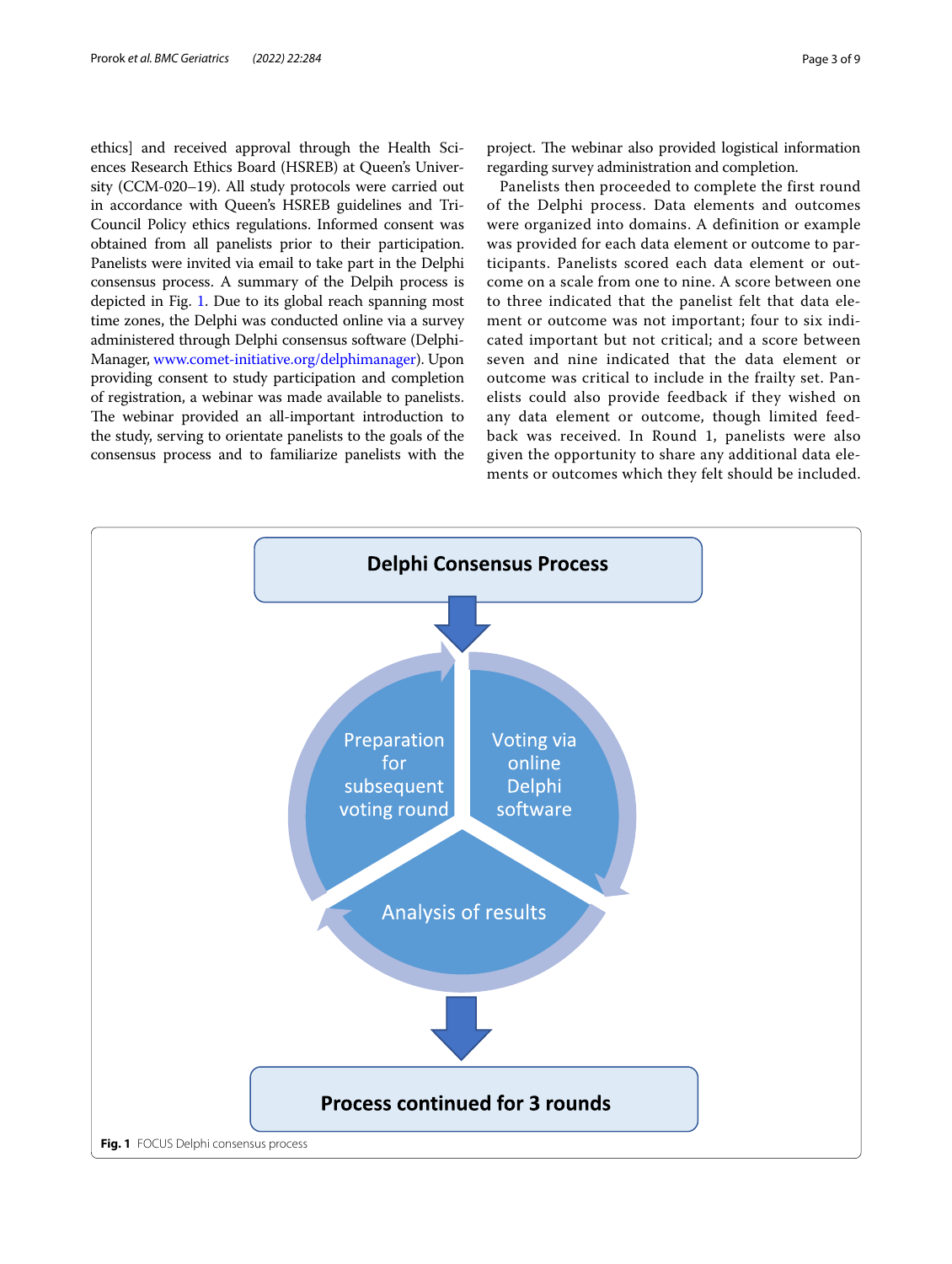Following completion of the first round, the data were analyzed and the consensus criteria predetermined by the steering committee were applied (Table [1\)](#page-3-0). These criteria had been developed by the OMERACT group (Outcome Measures in Rheumatology) and adapted for the FOCUS project [[14](#page-8-8)]. Data were analyzed separately by stakeholder group (older adults; caregivers; researchers/clinicians/administrators). This was to ensure that data elements and outcomes of importance to older adults and caregivers were not missed due to being outnumbered by the other stakeholder group. Researchers, clinicians, and administrators were grouped together as one stakeholder group, as individuals may often hold more than one of these roles (ex. a clinician-researcher).

Data elements and outcomes requiring further voting then underwent scoring once again in round two. It was anticipated that there would be attrition between rounds. A priori, the steering committee had set a minimum required retention rate of 80% between rounds. As with the frst round, panelists scored the data element or outcome on a scale of one to nine. Panelists were reminded of their scores from the previous round. Data were analyzed in the same manner as in the frst round and consensus criteria were applied. As consensus had not yet been reached after the second round, panelists completed the same process again for a third round of voting. Following three rounds of voting, the steering committee met to review the results. There was concern that the number of data elements and outcomes which had met the criteria for consensus was high for a frailty core set and that it would be unreasonable to expect users of the core set to measure all of the data elements and outcomes identifed. Consequently, the steering committee elected to conduct a fourth round in which panelists would rank their top two data elements or outcomes within each domain. This decision was consistent with accepted methodology recommended to prioritize data elements and outcomes when a large number remain following the Delphi consensus process  $[13]$  $[13]$ . The data element or outcome in each domain which received the most rankings as the top data element or outcome formed part of the primary core set, while the data element or outcome in each domain receiving the most rankings as the second most important data element or outcomes formed part of the secondary core set. Following the ranking round, a panel of key stakeholders from around the world was convened to review the fnal results, in addition to the steering committee. While this was initially planned to be an in-person meeting, due to the ongoing pandemic restrictions the stakeholder meeting was conducted virtually. Stakeholders provided feedback on the fnal frailty core set.

## **Results**

## **Panelist characteristics**

One hundred and eighty-four panelists from 25 diferent countries participated in the frst round of the Delphi consensus process, with 60% of panelists identifying themselves as participating from Canada (Fig.  $2$ ). The number of panelists per stakeholder group in each round of the Delphi is presented in Fig. [3](#page-4-1). The a priori set criteria of 80% retention between rounds was achieved.

Table [2](#page-5-0) presents the available demographic characteristics of panelists. It should be noted that amongst the researcher/clinician/administrator group, though panelists had identifed themselves as such for the purpose of the Delphi, 54 panelists in this stakeholder group also indicated that they are caregivers of a family member or friend living with frailty.

## **Delphi results**

Tables [3](#page-5-1) and [4](#page-6-0) present the data elements, meeting consensus criteria across all three stakeholder groups after three rounds of the Delphi consensus process (organized by domain) and the data elements forming the core set, respectively. Similarly, Tables [5](#page-6-1) and [6](#page-6-2) present

<span id="page-3-0"></span>**Table 1** Consensus criteria identifed for FOCUS Delphi process ( adapted from OMERACT) [\[13](#page-8-7)]

#### **Consensus Criteria**

set: ≥80% of participants in all groups scored the item as "critically important to include in a core set" (score 7 to 9) and  $\lt = 10\%$  score as 1-3; these items are acknowledged in subsequent rounds as having met criteria for importance to a core set, and held for fnal round discussion

3. Dissensus but important to one group: 80%+participants in one of our groups score items as critically important for a core set (score 7 to 9); data element/outcome continues on to next round as having no consensus yet; if data element/outcome does not reach consensus level at end of Delphi, but still important to one group, it will be held for fnal round discussion

1. Consensus that a data element/outcome is important for a core domain 2. Consensus that a data element/outcome will NOT be included:≥50% of participants in all groups scored the item as of "limited importance" (score 1 to 6); these items are dropped from Delphi and are not to be part of core set

> 4. No consensus: All other results; data element/outcome continues to next round as having no consensus yet. If data element/outcome does not achieve consensus by last round, and no groups have supported it  $\geq$  80%, then data element/outcome is not endorsed for core set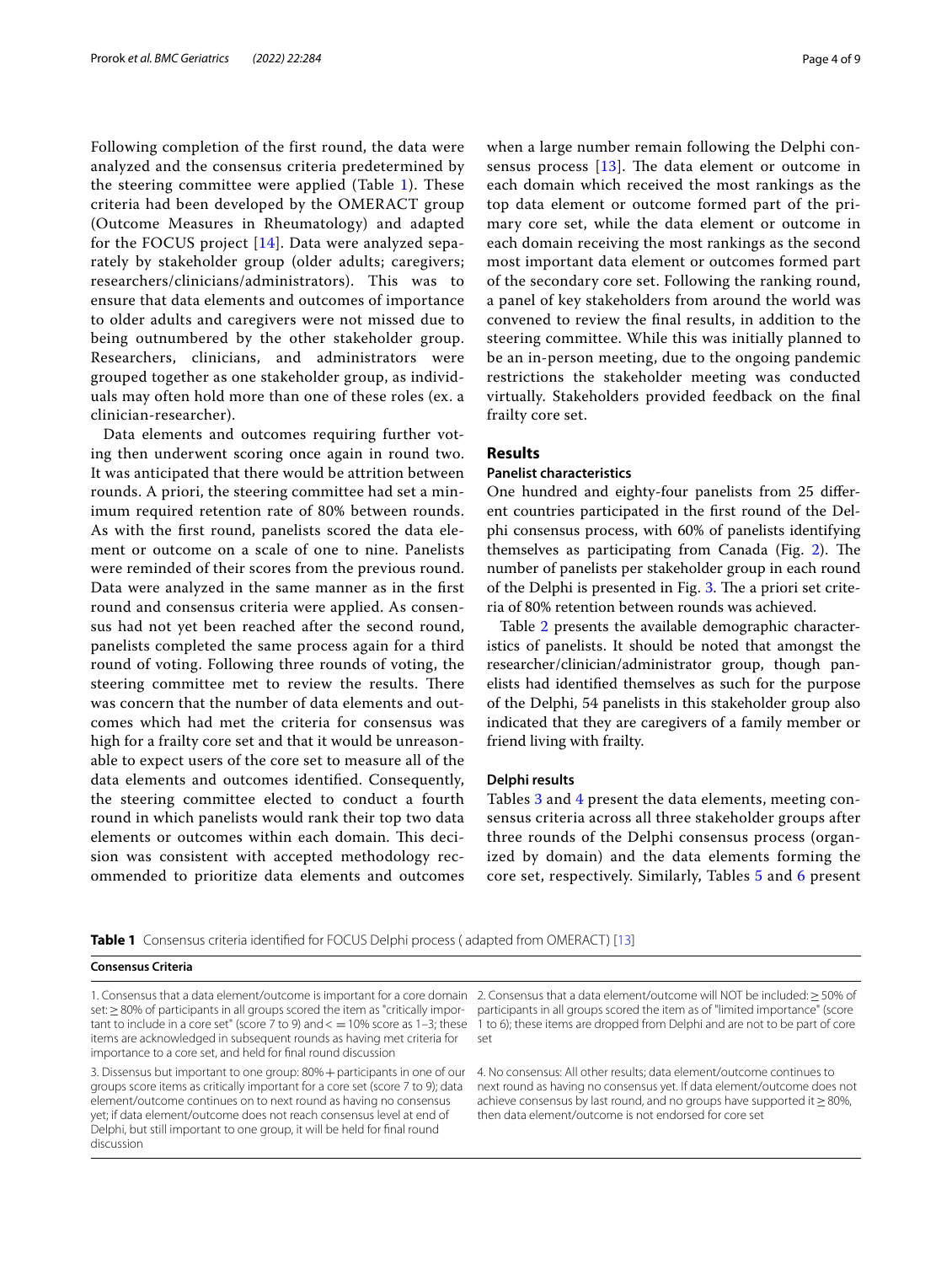

<span id="page-4-1"></span><span id="page-4-0"></span>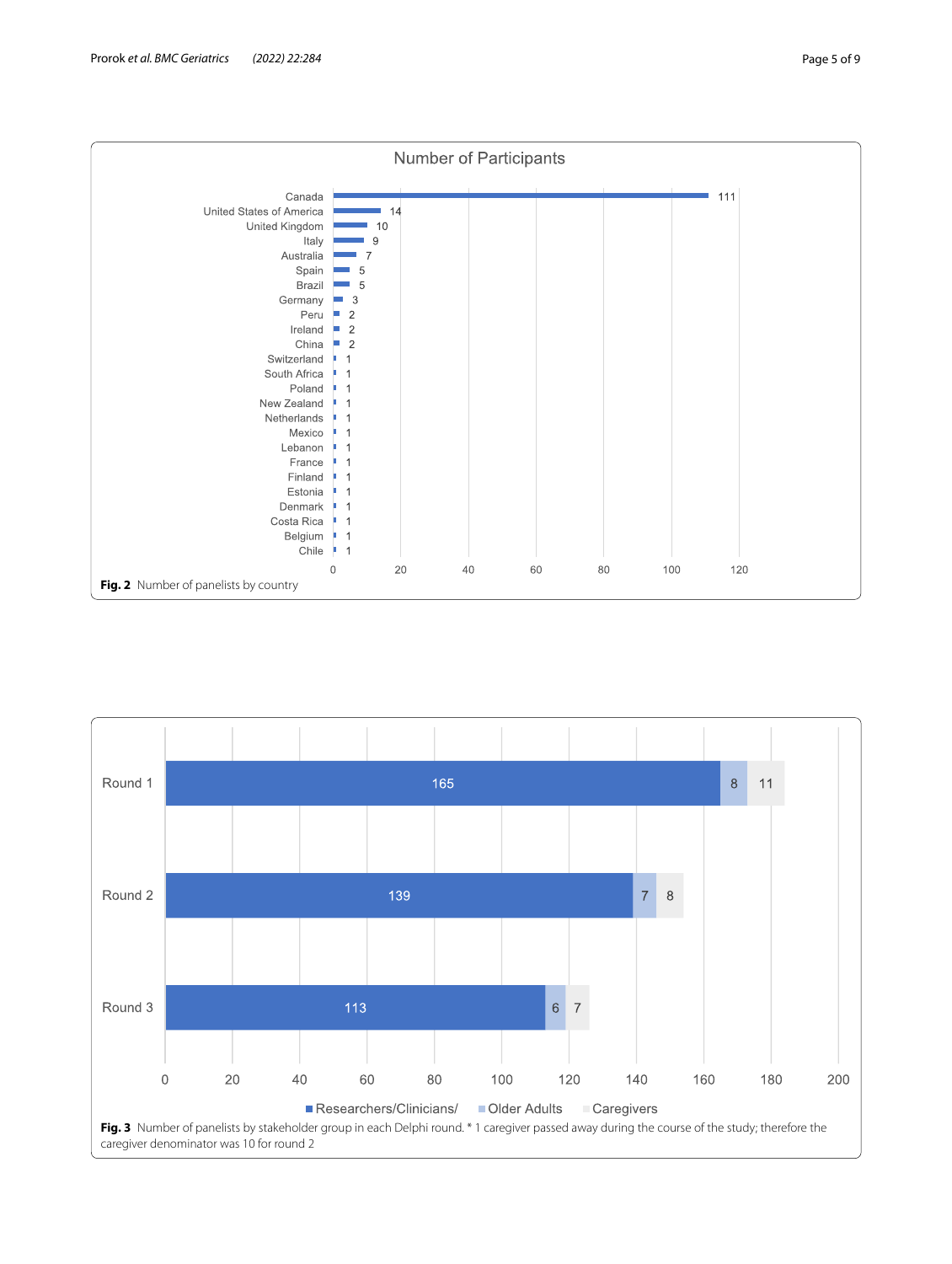<span id="page-5-0"></span>**Table 2** Demographic characteristics of panelists

| <b>Stakeholder Group</b>                  | Mean Age in years<br>(Range) | Gender <sup>a</sup><br>(Male:Female) |
|-------------------------------------------|------------------------------|--------------------------------------|
| Researchers/Clinicians/<br>Administrators | $50.1(27 - 76)$              | 61:104                               |
| Older Adults                              | 74.1 (70-83)                 | 4.4                                  |
| Caregivers                                | $61.0(41-85)$                | 1:10                                 |

<sup>a</sup> Panelists did not identify as any gender other than male/female, though options were available for selection

<span id="page-5-1"></span>**Table 3** Data elements fulflling consensus criteria in all three stakeholder groups after three rounds

| <b>Domain</b>                    | <b>Data Element</b>                     |
|----------------------------------|-----------------------------------------|
| Participant Characteristics      | Age                                     |
|                                  | Medications                             |
| Physical Performance             | Balance                                 |
|                                  | Mobility                                |
| Physical Function                | Activities of daily living              |
|                                  | Disability                              |
|                                  | Falls                                   |
|                                  | Function - lower body                   |
|                                  | Function - upper body                   |
|                                  | Instrumental activities of daily living |
|                                  | Overall function                        |
|                                  | Physical activity                       |
| Physical Health                  | Comorbidities                           |
|                                  | Nutritional status                      |
|                                  | Sensory impairment                      |
|                                  | Visual impairment                       |
| Cognition and Mental Health      | Anxiety                                 |
|                                  | Cognitive impairment                    |
|                                  | Delirium                                |
|                                  | Depression                              |
|                                  | Psychosocial function                   |
| Socioenvironmental Circumstances | Formal care services                    |
|                                  | Informal care and support               |
|                                  | Physical isolation                      |
|                                  | Social engagement                       |
| Approach to Frailty Measurement  | Cumulative deficit                      |
|                                  | Multi-dimensional                       |
| Other                            | Quality of life                         |

the outcomes meeting consensus criteria across all three stakeholder groups and the core set of outcomes, respectively. Panelists were asked to rate items from one to nine as both a data element and as an outcome. As the tables demonstrate, in some cases panelists felt an item was critical to include as a data element but not an outcome or vice versa, and in some instances as both. Overall, 28 data elements across 8 domains met the consensus criteria in all three stakeholder groups. Seventeen outcomes across 7 domains met the consensus criteria in all three stakeholder groups. Similar across both data elements and outcomes, the most items meeting consensus criteria were found in the Physical Function Domain, with many of these items overlapping in both the data element and outcome groups.

Given the measurement burden that would be likely with a set of data elements and outcomes of this size, it was determined that a fnal ranking round would be conducted. Panelists were asked to rank their top two data elements and outcomes within any domain which had two or more data elements or outcomes meeting consensus criteria across the three stakeholder groups. Sixty-four researchers/clinicians/administrators, four caregivers, and two older adults agreed to participate in the additional ranking round. This resulted in a final core set of 14 primary data elements and outcomes, and 10 secondary primary data elements and outcomes. While the measurement of 24 data elements and outcomes may still seem signifcant, it should be noted that there is overlap between the identifed data elements and outcomes. For example, balance has been identifed as both as data element and an outcome in the core set.

A stakeholder panel of twenty individuals from around the world met virtually to review the results of the ranking round. Panel discussions helped to confrm the results of the ranking round. Additionally, the panel provided insight regarding facilitating the uptake and implementation of the frailty core set globally, including potential challenges. These are presented as part of the discussion in the following section.

## **Discussion**

The Delphi consensus process carried out in this study has resulted in a frailty core set of data elements and outcomes for use in future frailty research. It has identifed 14 primary data elements and outcomes and 10 secondary data elements and outcomes. These data elements and outcomes fall within the domains of participant characteristics, physical performance, physical function, physical health, cognitive and mental health, socioenvironmental circumstances, and frailty measures. It is anticipated that frailty status of participants could be derived from the measurement of data elements and outcomes across these domains. As stated, several items were identifed as both a data element and an outcome in the core set. These items included: balance, activities of daily living, overall function, cognitive impairment, informal care and support, quality of life, as well as cumulative deficit and multi-dimensional approaches to frailty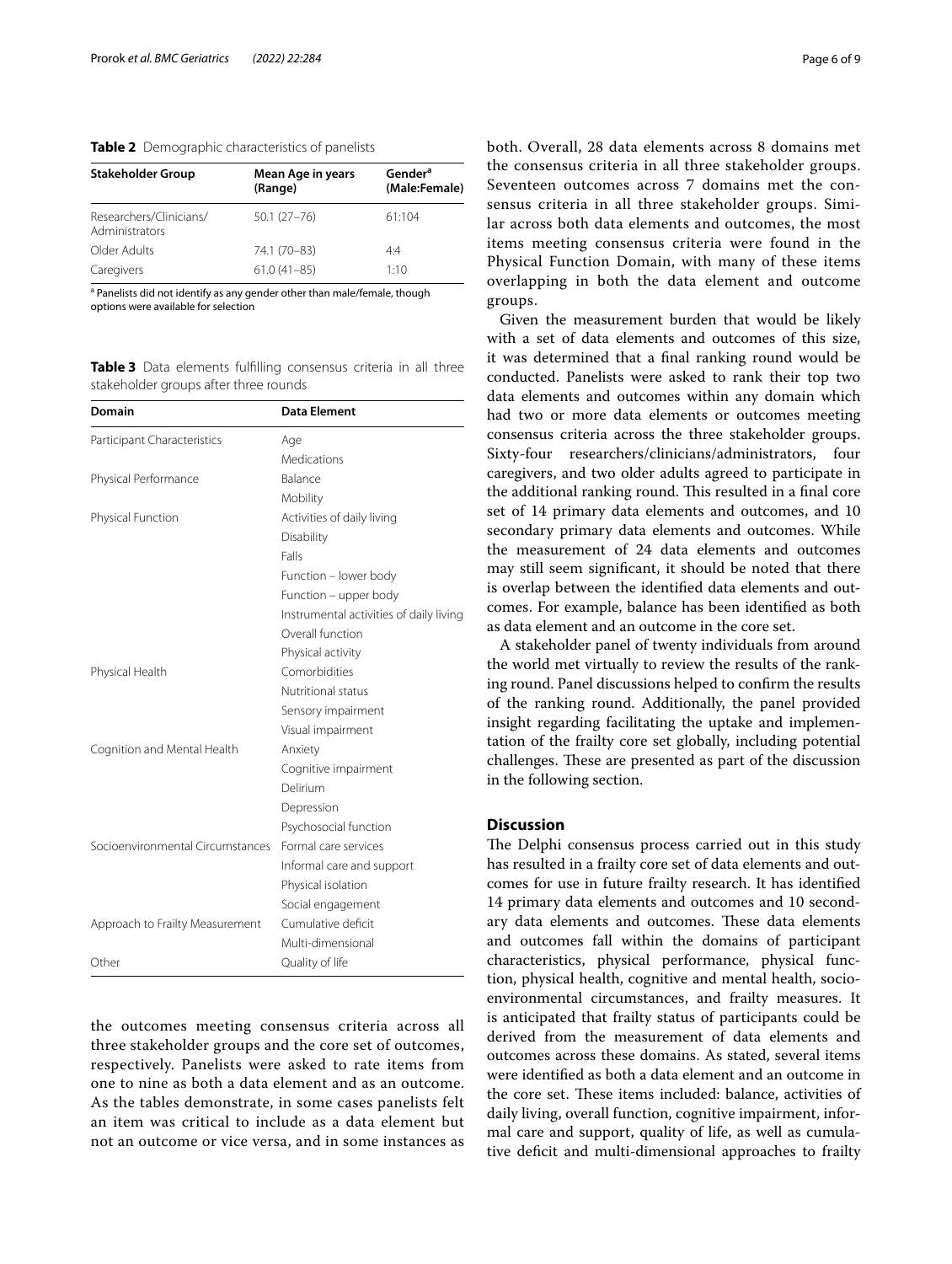| Domain                            | <b>Data Element</b>        |                       |  |
|-----------------------------------|----------------------------|-----------------------|--|
|                                   | Primary                    | Secondary             |  |
| Participant Characteristics       | Age                        | Medications           |  |
| Physical Performance              | Mobility                   | Balance               |  |
| Physical Function                 | Activities of daily living | Overall function      |  |
| Physical Health                   | Comorbidities              | Nutritional status    |  |
| Cognition and Mental Health       | Cognitive impairment       | Psychosocial function |  |
| Socio-environmental Circumstances | Informal care and support  | Formal care services  |  |
|                                   |                            | Social engagement     |  |
| Frailty Measures                  | Cumulative deficit         | Multi-dimensional     |  |
| Other                             | Quality of life            |                       |  |

<span id="page-6-0"></span>**Table 4** Primary and secondary data elements identifed for frailty core set following ranking process

<span id="page-6-1"></span>**Table 5** Outcomes fulflling consensus criteria in all three stakeholder groups after three rounds

| <b>Domain</b>                    | Outcome                                 |
|----------------------------------|-----------------------------------------|
| Physical Performance             | Balance                                 |
| Physical Function                | Activities of daily living              |
|                                  | Disability                              |
|                                  | Falls                                   |
|                                  | Instrumental activities of daily living |
|                                  | Overall function                        |
|                                  | Physical activity                       |
| Cognition and Mental Health      | Cognitive impairment                    |
|                                  | Depression                              |
| Socioenvironmental Circumstances | Informal care and support               |
|                                  | Physical isolation                      |
| Approach to Frailty Measurement  | Cumulative deficit                      |
|                                  | Multi-dimensional                       |
|                                  | Physical performance                    |
| Other                            | Burden of intervention received         |
|                                  | Quality of life                         |
|                                  | Caregiver characteristics               |

measurement. The identification of these items as critical to include as both data elements and outcomes may provide an indication of how important these specifc data elements and outcomes were to panelists.

This Delphi study contributes to an area of the frailty research literature that to date has not been addressed. To our knowledge, this is the frst frailty core set developed. It was developed through the participation of not only researchers, clinicians, and administrators, but also older adults and caregivers ensuring that the data elements and outcomes included in the fnal set were found to be important by all three stakeholder groups. This is of particular importance, as in the past outcome selection for trials and research studies was typically done by researchers and/or clinicians, without the input of patients or other stakeholders [\[15](#page-8-9)]. However, increasingly there is recognition that data elements and outcomes identifed for use in research studies must be relevant to a wider range of stakeholders, including patients and caregivers [\[16–](#page-8-10)[18\]](#page-8-11). In fact, the inclusion of patients in the development of core outcome sets has been identifed as part of the Core Outcome Set – STAndards for Develop-ment: The COS-STAD recommendations [[19\]](#page-8-12).

The inclusion of a global stakeholder panel to review the resulting frailty core set resulted in the identifcation of several key considerations, particularly with regard to

<span id="page-6-2"></span>**Table 6** Primary and secondary outcomes identified for frailty core set following ranking process

| <b>Domain</b>                     | Outcome                   |                            |  |
|-----------------------------------|---------------------------|----------------------------|--|
|                                   | Primary                   | Secondary                  |  |
| Physical Performance              | Balance                   |                            |  |
| Physical Function                 | Overall function          | Activities of daily living |  |
| Cognition and Mental Health       | Cognitive impairment      | Depression                 |  |
| Socio-environmental circumstances | Informal care and support | Physical isolation         |  |
| Frailty Measures                  | Cumulative deficit        | Multi-dimensional          |  |
| Other                             | Quality of life           | Caregiver characteristics  |  |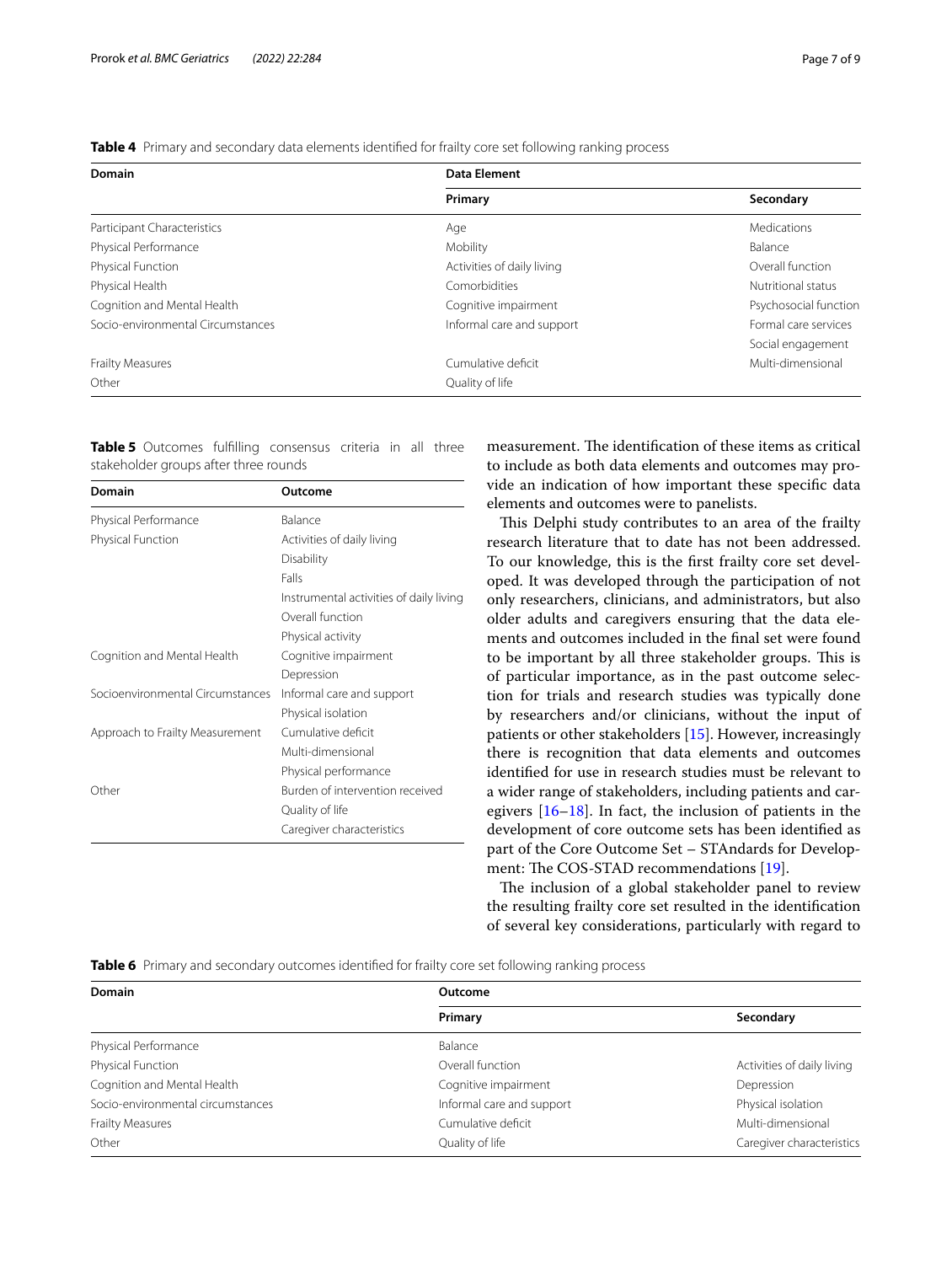the implementation of the set. The first consideration is to be cognizant of the context in which the set is being applied. The stakeholder panel represented a variety of settings and expressed that some data elements or outcomes may be more relevant in their respective settings than others. Frailty research studies may take place in a number of diferent settings, ranging from clinical to non-clinical, including acute care, long term care, and community settings. Although we urge the collection of the primary data elements, we recognize that there may be setting and resource limitations for users selecting between the primary and secondary data elements and outcomes for use in their studies. Only if required by unmodifable circumstances, users of the set may wish to select the data elements or outcomes which are most applicable.

Similarly, the stakeholder panel pointed out that there may be country or region specifc diferences and preferences when utilizing the frailty core set in research studies around the world. This was very apparent in discussions regarding the approach to frailty measurement. The consensus process results showed a cumulative deficit approach to be preferred, followed by multi-dimensional measures of frailty. A cumulative deficit approach was defined as a quotient of deficits present from a predetermined list of at least 30 available in the health record (ex. Frailty Index), while a multi-dimensional approach to measurement was a clinician-oriented set of items that comprise multiple frailty domains (ex. Edmonton Frail Scale). As stakeholders pointed out, the cumulative defcit approach may have been preferred due to the predominantly Canadian sample. In the European context, these stakeholders did not see this approach as preferable. This feedback indicates that there may be challenges in uptake of this data element/outcome in these contexts. It also offers a signal that perhaps further research and analysis is needed regarding preferred approaches to frailty measurement around the world. Stakeholder panelists encouraged follow-up work in this area.

The stakeholder panel also discussed measurement of the identifed data elements and outcomes in the frailty core set. The stakeholder panel indicated that it will be important to consider the responsiveness to change of measurement tools used for assessment of data elements and outcomes in the frailty core set. Future directions of the FOCUS project include garnering consensus on measurement tools or instruments for the implementation of the frailty core set. This will be critical to ensure that not only are frailty studies measuring the same data elements and outcomes to facilitate cross-study comparisons, but also that these data elements and outcomes are being measured in a consistent manner. Selection of measurement tools was beyond the scope of work of this

Delphi study, as measurement tool selection will require its own consensus-based processes [[20](#page-8-13)].

Though more than half of the sample of participants was Canadian, the Delphi process was strengthened by the inclusion of perspectives from around the world and the global frailty community. It should be noted however, that the representativeness of the sample is limited by the inclusion of English-speaking participants with access to a device/internet. Further work with a more international audience could serve to enrich and validate the results of this Delphi process. Additionally, the process would have benefted from the inclusion of an older adult and/or caregiver on the steering committee to help guide the process with their input. The consensus process followed previously established methodology, developed by recognized core outcome set development groups and was registered in the COMET database.

## **Conclusions**

The FOCUS study aimed to identify a core set of data elements and outcomes to facilitate the measurement of frailty-related data elements and outcomes across research studies. It is anticipated that implementation and uptake of the frailty core set will enable studies to be collectively analyzed to better inform care for persons living with frailty and ultimately improve their outcomes. In spite of its limitations, the FOCUS study provided the necessary frst step toward consensus in the global frailty community. Future work will focus on identifcation of measurement tools to be used in the application of the frailty core set.

## **Supplementary Information**

The online version contains supplementary material available at [https://doi.](https://doi.org/10.1186/s12877-022-02993-w) [org/10.1186/s12877-022-02993-w.](https://doi.org/10.1186/s12877-022-02993-w)

**Additional fle 1.**

#### **Acknowledgements**

We wish to thank those who participated for their time and input.

#### **Authors' contributions**

JM was responsible for the conception of the project. JM, PRW, BS, DR, LRM, and MC served as members of the project steering committee. They provided critical input into the methodology and design of the study. JCP was responsible for the data collection and analysis. JCP and PK interpreted the analyzed data. JCP drafted the manuscript. All authors provided critical review and revision of the manuscript, as well as approval of the version to be published.

#### **Funding**

This study was internally funded by the Canadian Frailty Network (CFN). CFN is funded by the Government of Canada's Networks of Centres of Excellence (NCE) Program, an initiative of Canada's research granting agencies. CFN is hosted by Queen's University and receives support from Kingston Health Sciences Centre and Kingston General Health Research Institute.